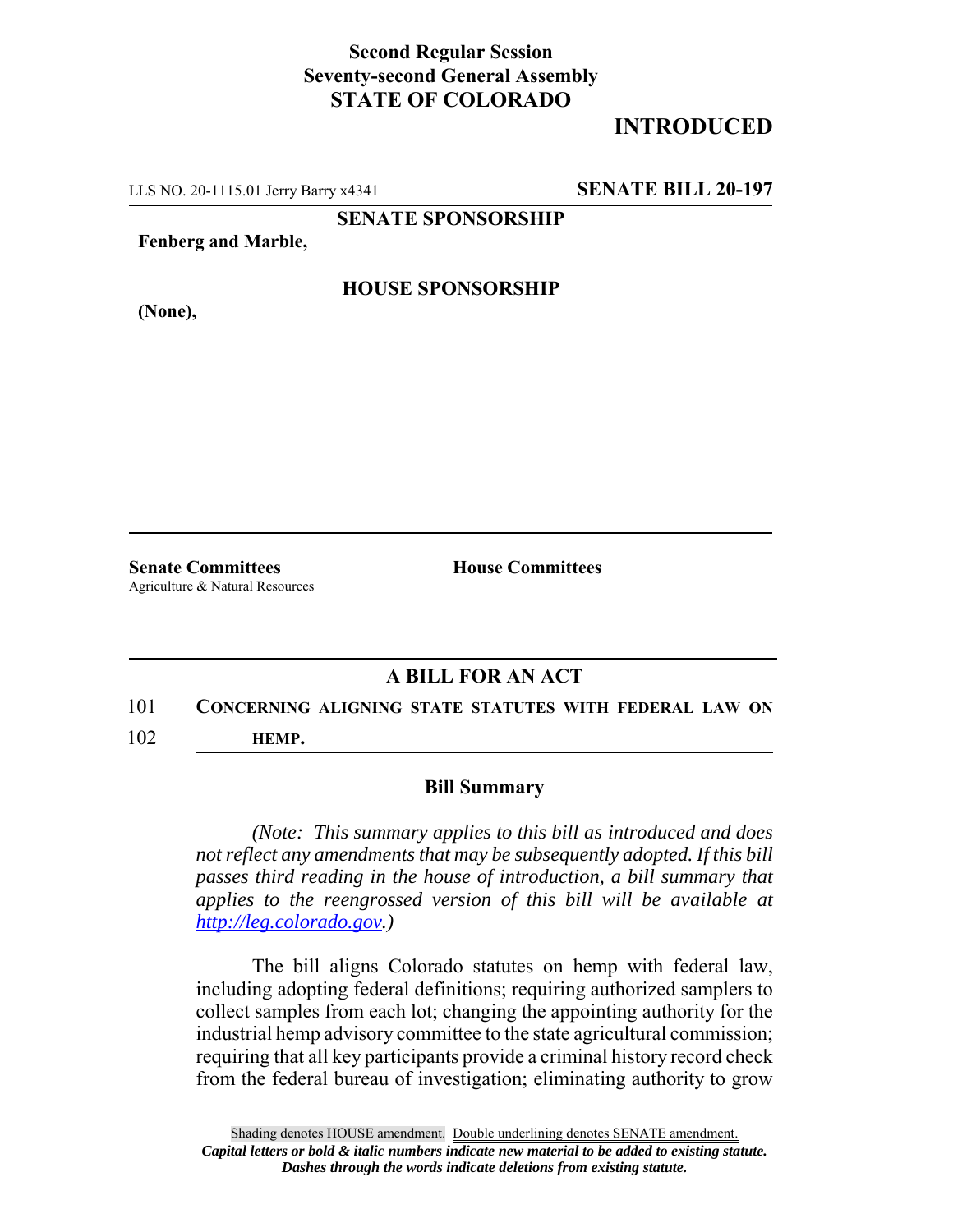hemp for research and development purposes but authorizing a separate registration and waiver requirement; creating new reporting requirements; specifying unlawful acts and creating civil penalties for violations; and giving the commissioner of agriculture investigatory and subpoena authority.

 *Be it enacted by the General Assembly of the State of Colorado:* **SECTION 1.** In Colorado Revised Statutes, 35-61-101, **amend** (1), (2), (4), and (5); and **add** (1.3), (1.5), (7.3), (7.7), and (9) as follows: **35-61-101. Definitions.** As used in this article 61, unless the context otherwise requires: (1) "Certified seed" means industrial hemp seed, including Colorado heritage cannabis seed, that has been certified by an organization recognized by the department as producing mature plants having no more than three-tenths of one percent of delta-9 10 tetrahydrocannabinol concentration on a dry-weight basis "ACCEPTABLE HEMP THC LEVEL" MEANS WHEN THE APPLICATION OF THE MEASUREMENT OF UNCERTAINTY TO THE REPORTED DELTA-9 THC CONTENT CONCENTRATION LEVEL ON A DRY WEIGHT BASIS PRODUCES A DISTRIBUTION OR RANGE THAT INCLUDES THREE-TENTHS OF A PERCENT OR LESS. (1.3) "AUTHORIZED SAMPLER" MEANS AN EMPLOYEE OF THE COLORADO DEPARTMENT OF AGRICULTURE OR A REGISTRANT WHO HAS

 BEEN AUTHORIZED BY THE COMMISSIONER TO COLLECT AND HANDLE INDUSTRIAL HEMP SAMPLES.

 (1.5) "CERTIFIED SEED" MEANS SEED CERTIFIED BY A SEED CERTIFYING AGENCY PURSUANT TO ARTICLE 27 OF THIS TITLE 35 AND 22 INCLUDES FOUNDATION AND REGISTERED SEED.

(2) "Colorado heritage cannabis seed" means seed from the plant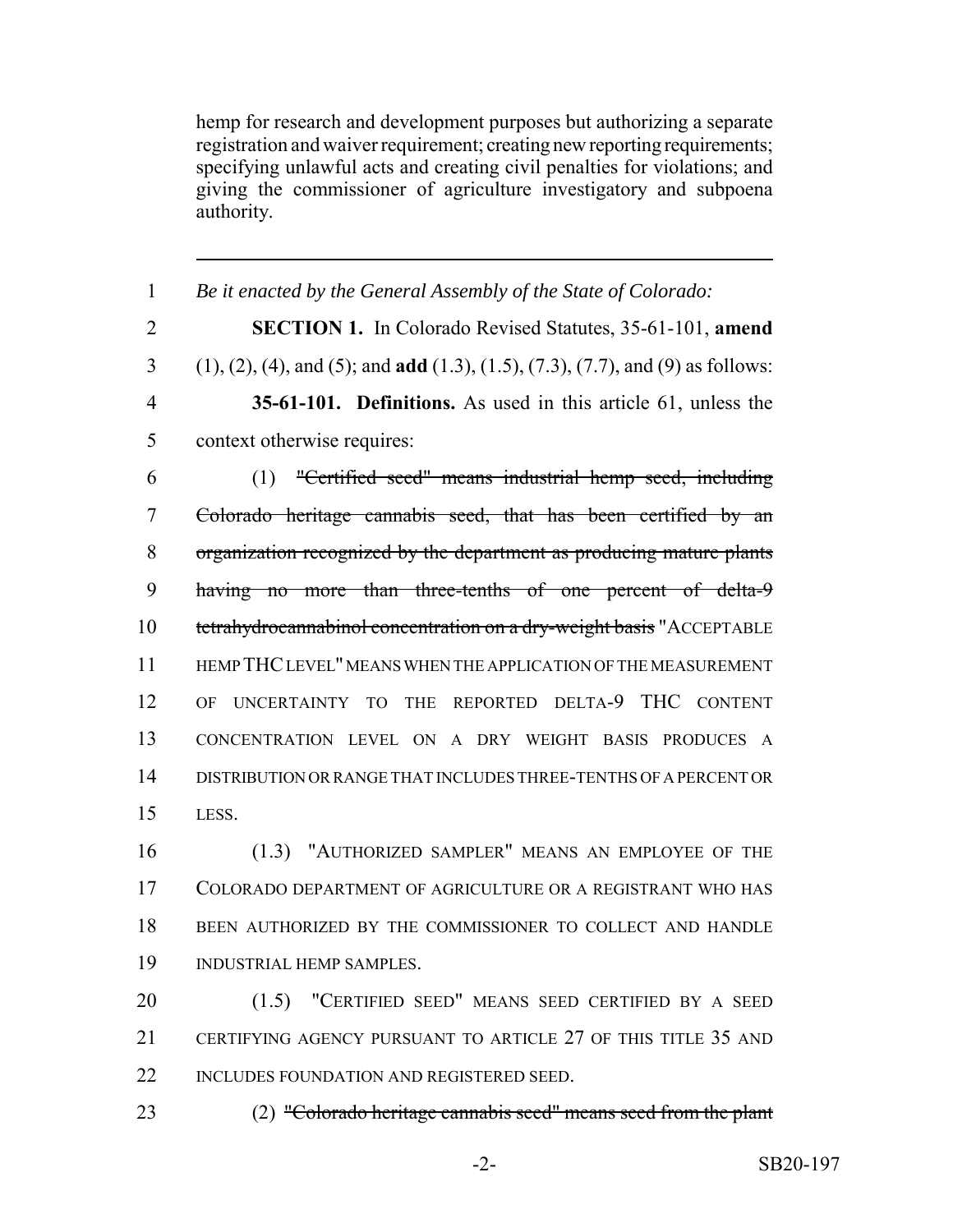cannabis sativa that possesses characteristics of a unique and specialized 2 cannabis seed variety that is present in Colorado or has been recognized 3 as produced in Colorado "CERTIFYING AGENCY" MEANS THE SEED CERTIFICATION SERVICE OF THE AUTHORIZED BOARD OF GOVERNORS OF THE COLORADO STATE UNIVERSITY SYSTEM OR THE AUTHORIZED SEED CERTIFYING AGENCY OF ANOTHER STATE.

 (4) "Committee" means the industrial hemp ADVISORY committee established in section 35-61-103.

 (5) "Delta-9 tetrahydrocannabinols" OR "DELTA-9 THC" has the same meaning as "tetrahydrocannabinols" as set forth in section 11 27-80-203 (24). C.R.S. DELTA-9 THC IS THE PRIMARY PSYCHOACTIVE 12 COMPONENT OF CANNABIS. FOR PURPOSES OF THIS ARTICLE 61, THE TERMS "DELTA-9 THC" AND "THC" ARE INTERCHANGEABLE.

 (7.3) "KEY PARTICIPANT" MEANS A SOLE PROPRIETOR, A PARTNER IN A PARTNERSHIP, OR A PERSON WITH EXECUTIVE MANAGERIAL CONTROL IN A CORPORATION. A PERSON WITH EXECUTIVE MANAGERIAL CONTROL INCLUDES PERSONS SUCH AS A CHIEF EXECUTIVE OFFICER, CHIEF OPERATING OFFICER, OR CHIEF FINANCIAL OFFICER. "KEY PARTICIPANT" DOES NOT INCLUDE NONEXECUTIVE MANAGERS SUCH AS FARM, FIELD, OR SHIFT MANAGERS.

 (7.7) "MEASUREMENT OF UNCERTAINTY" MEANS THE PARAMETER ASSOCIATED WITH THE RESULTS OF A MEASUREMENT THAT CHARACTERIZES THE DISPERSION OF THE VALUES THAT COULD REASONABLY BE ATTRIBUTED TO THE PARTICULAR QUANTITY SUBJECT TO MEASUREMENT.

 (9) "TOTAL THC" MEANS THE MOLAR SUM OF THC AND TETRAHYDROCANNABINOLIC ACID (THCA).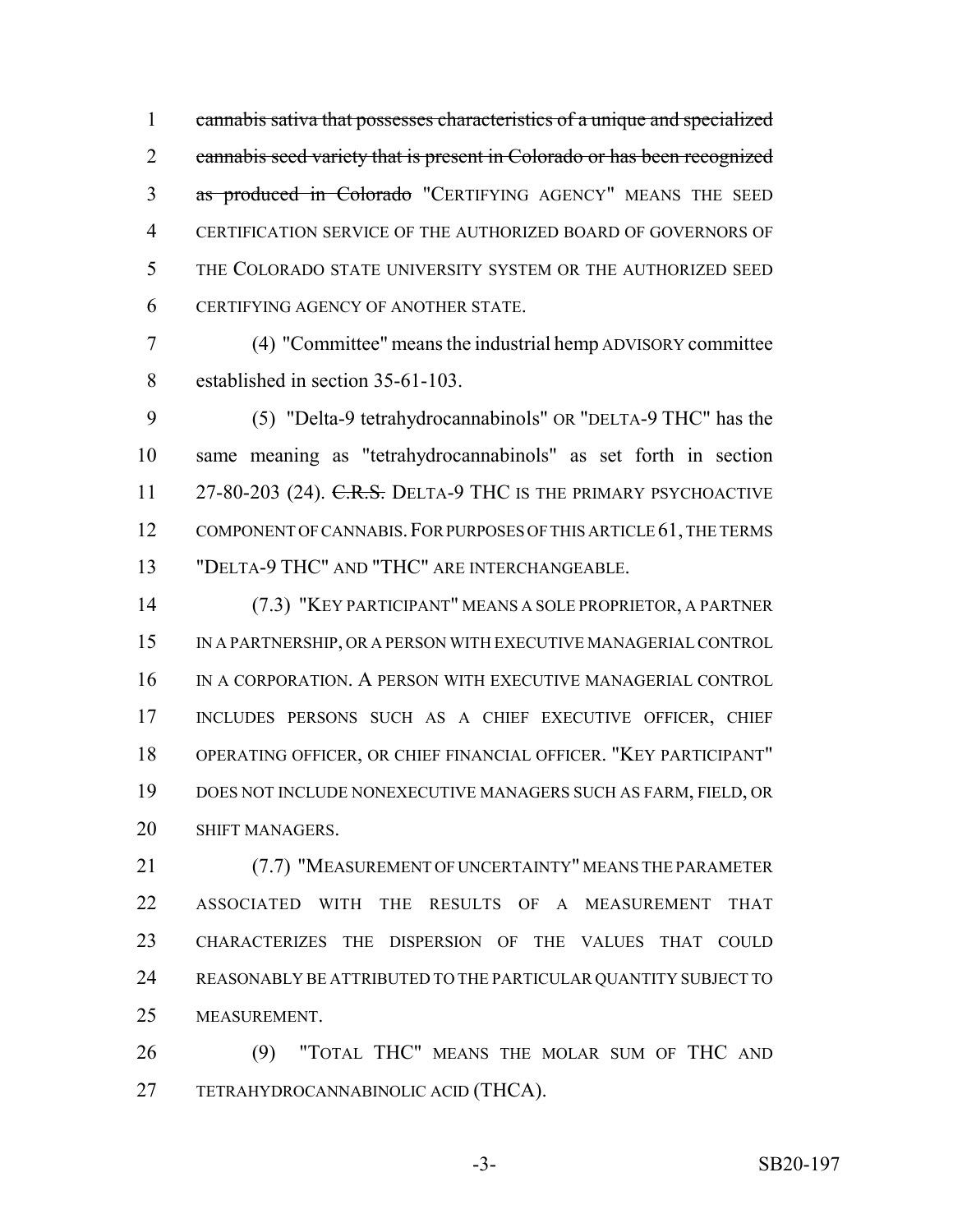| $\mathbf{1}$   | <b>SECTION 2.</b> In Colorado Revised Statutes, 35-61-102, amend                                |
|----------------|-------------------------------------------------------------------------------------------------|
| $\overline{2}$ | $(1)$ as follows:                                                                               |
| 3              | 35-61-102. Industrial hemp - permitted growth by registered                                     |
| $\overline{4}$ | <b>persons.</b> (1) Notwithstanding any other provision of law to the contrary,                 |
| 5              | a person who holds a registration issued pursuant to section 35-61-104                          |
| 6              | may                                                                                             |
| 7              | $(a)$ engage in industrial hemp cultivation for commercial purposes.                            |
| 8              | $\sigma$ r                                                                                      |
| 9              | (b) Grow industrial hemp for research and development purposes.                                 |
| 10             | <b>SECTION 3.</b> In Colorado Revised Statutes, 35-61-103, amend                                |
| 11             | $(1)(a)$ introductory portion, $(1)(b)$ , and $(2)$ ; and <b>repeal</b> $(1)(a)(VII)$ and $(3)$ |
| 12             | as follows:                                                                                     |
| 13             | $35-61-103.$<br><b>Industrial</b><br>hemp<br>advisory<br>committee                              |
| 14             | appointments - duties - coordination with commission. $(1)$ $(a)$ The                           |
| 15             | industrial hemp ADVISORY committee is hereby established. The chair of                          |
| 16             | the agriculture, livestock, and natural resources committee in the house                        |
| 17             | of representatives and the chair of the agriculture, natural resources, and                     |
| 18             | energy committee in the senate THE STATE AGRICULTURAL COMMISSION                                |
| 19             | CREATED IN SECTION 35-1-105 SHALL APPOINT AN ADVISORY COMMITTEE                                 |
| 20             | TO ADVISE THE COMMISSIONER ON MATTERS REGARDING THE REGULATION                                  |
| 21             | OF INDUSTRIAL HEMP PRODUCTION AND TO ASSIST THE COMMISSIONER IN                                 |
| 22             | PROMULGATING RULES TO CARRY OUT THIS ARTICLE 61. THE COMMISSION                                 |
| 23             | shall jointly appoint eleven TEN members to the industrial hemp                                 |
| 24             | ADVISORY committee as follows:                                                                  |
| 25             | (VII) One member who is a representative of the attorney                                        |
| 26             | general's office;                                                                               |
| 27             | (b) The term of office of members of the committee is three years;                              |
|                |                                                                                                 |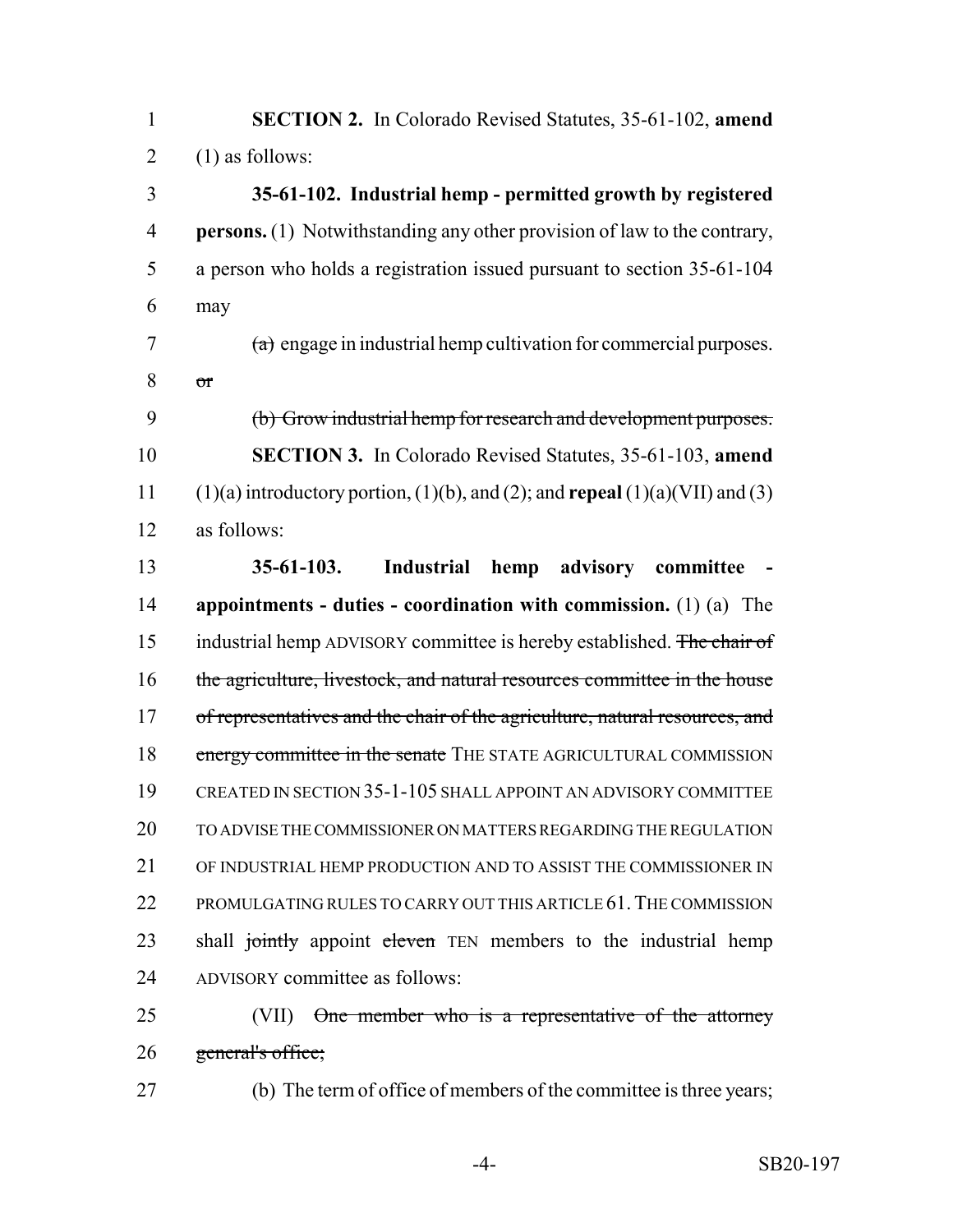1 except that the members appointed pursuant to subparagraphs  $(H)$ ,  $(W)$ , 2 (VI), and (VIII) of paragraph (a) of this subsection (1) shall SUBSECTIONS (1)(a)(I) AND (1)(a)(V) OF THIS SECTION serve initial two-year terms to ensure staggered terms of office.

 (2) The committee shall work with the department to establish an industrial hemp registration program and a seed certification program pursuant to section 35-61-104, under which a person may obtain 8 authorization to: THE COMMITTEE SHALL PROVIDE ADVICE TO THE COMMISSIONER, REVIEW PROPOSED RULES, AND RECOMMEND NEW RULES 10 OR CHANGES TO EXISTING RULES.

(a) Engage in industrial hemp cultivation; or

 (b) Grow industrial hemp for purposes of research and development.

 (3) The committee shall assist the department in determining the qualifications and other criteria a person must satisfy to qualify for registration under this article. The committee shall assist the department 17 in the development of a seed certification program.

 **SECTION 4.** In Colorado Revised Statutes, 35-61-104, **amend** (1)(a), (2), and (6); and **add** (1)(c) and (7) as follows:

 **35-61-104. Registration - cultivation of industrial hemp - research and development growth - hemp management plan - rules.** 22 (1) (a) A person wishing to engage in industrial hemp cultivation for commercial purposes or to grow industrial hemp for research and 24 development purposes shall apply to the department for a registration in 25 a form and manner determined by the commissioner in consultation with 26 the committee, prior to planting the industrial hemp. for commercial or 27 research and development purposes. The application must include the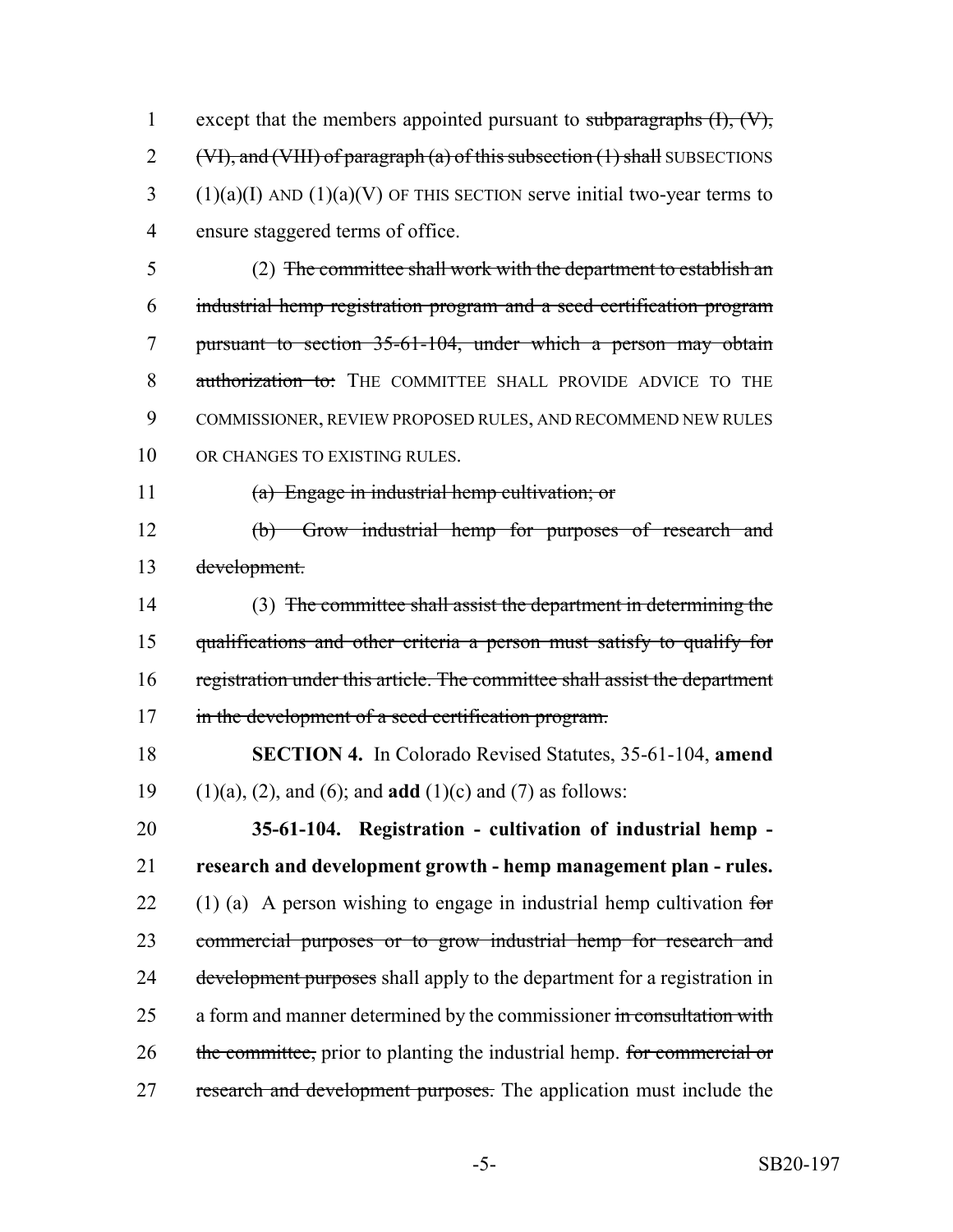name and address of the applicant AND ALL KEY PARTICIPANTS and the legal description, global positioning system location, and map of the land area on which the applicant plans to engage in industrial hemp 4 cultivation. or research and development growth operations An application to engage in industrial hemp cultivation for commercial purposes must identify by name each officer, director, member, partner, or owner of at least ten percent of the entity and any other person who has 8 managing or controlling authority over the entity. The applicant shall also submit to the department the fee required by section 35-61-106 (2). Application for registration pursuant to this section is a matter of statewide concern.

 (c) WITH THE SUBMISSION OF AN APPLICATION FOR REGISTRATION, EACH KEY PARTICIPANT SHALL SUBMIT A COMPLETE SET OF FINGERPRINTS TO THE COLORADO BUREAU OF INVESTIGATION OR THE DEPARTMENT FOR THE PURPOSE OF CONDUCTING FINGERPRINT-BASED CRIMINAL HISTORY RECORD CHECKS. IF RECEIVED BY THE DEPARTMENT, THE DEPARTMENT SHALL SUBMIT THE FINGERPRINTS TO THE COLORADO BUREAU OF INVESTIGATION FOR THE PURPOSE OF CONDUCTING FINGERPRINT-BASED CRIMINAL HISTORY RECORD CHECKS. THE COLORADO BUREAU OF INVESTIGATION SHALL FORWARD THE FINGERPRINTS TO THE FEDERAL BUREAU OF INVESTIGATION FOR THE PURPOSE OF CONDUCTING FINGERPRINT-BASED CRIMINAL HISTORY RECORD CHECKS. UPON 23 COMPLETION OF THE CRIMINAL HISTORY RECORD CHECK, THE BUREAU SHALL FORWARD THE RESULTS TO THE COMMISSIONER.THE DEPARTMENT MAY ACQUIRE A NAME-BASED CRIMINAL HISTORY RECORD CHECK FOR A KEY PARTICIPANT WHO HAS TWICE SUBMITTED TO A FINGERPRINT-BASED CRIMINAL HISTORY RECORD CHECK AND WHOSE FINGERPRINTS ARE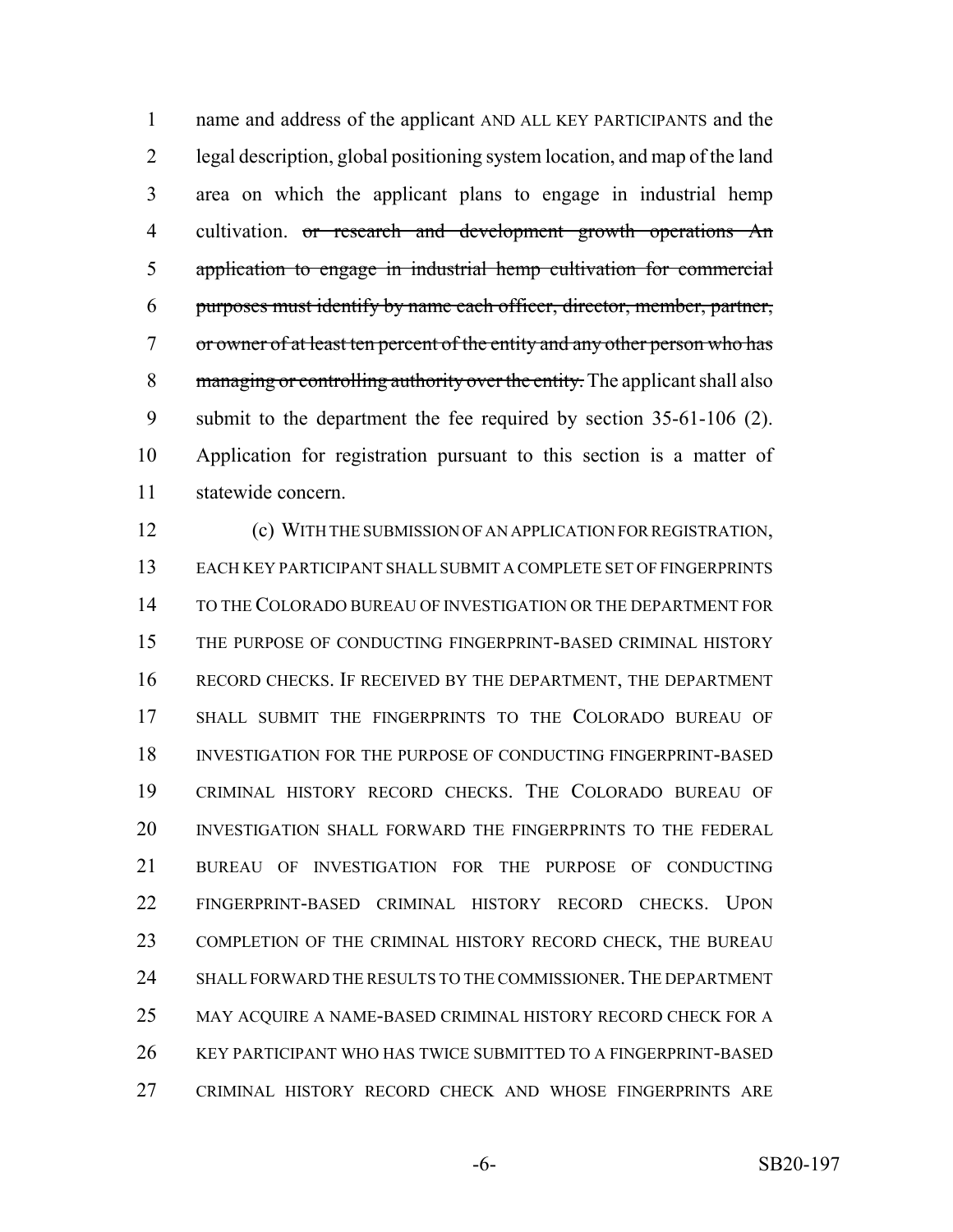UNCLASSIFIABLE. A KEY PARTICIPANT WHO HAS PREVIOUSLY SUBMITTED FINGERPRINTS TO THE DEPARTMENT MAY REQUEST THAT THE FINGERPRINTS ON FILE BE USED. THE COMMISSIONER SHALL USE THE INFORMATION RESULTING FROM THE FINGERPRINT-BASED CRIMINAL HISTORY RECORD CHECK TO INVESTIGATE AND DETERMINE WHETHER A KEY PARTICIPANT IS QUALIFIED TO BE REGISTERED.THE KEY PARTICIPANT SHALL PAY THE COSTS ASSOCIATED WITH THE FINGERPRINT-BASED CRIMINAL HISTORY RECORD CHECKS.

 (2) If a person applies for registration in accordance with subsection (1) of this section and the commissioner determines that the person has satisfied the requirements for registration pursuant to this 12 article ARTICLE 61, the commissioner shall MAY issue a registration to the person.

 (6) The commissioner or the commissioner's designee shall submit a hemp management plan in accordance with the requirements and timelines prescribed by the secretary of the United States department of agriculture pursuant to the "Agriculture Improvement Act of 2018", 18 Pub.L. 115-334, as amended, for approval by the secretary. In drafting the hemp management plan, the commissioner or the commissioner's designee may consult with any stakeholders, including local governments 21 and state and federal and law enforcement agencies, and shall consult 22 with private industry. In developing a hemp management plan pursuant 23 to this subsection (6), the commissioner or the commissioner's designee 24 shall establish rules authorizing the disposal of a plant. The rules may authorize some form of reuse of the plant in accordance with federal guidelines.

(7) EXCEPT AS OTHERWISE PROHIBITED BY LAW, THE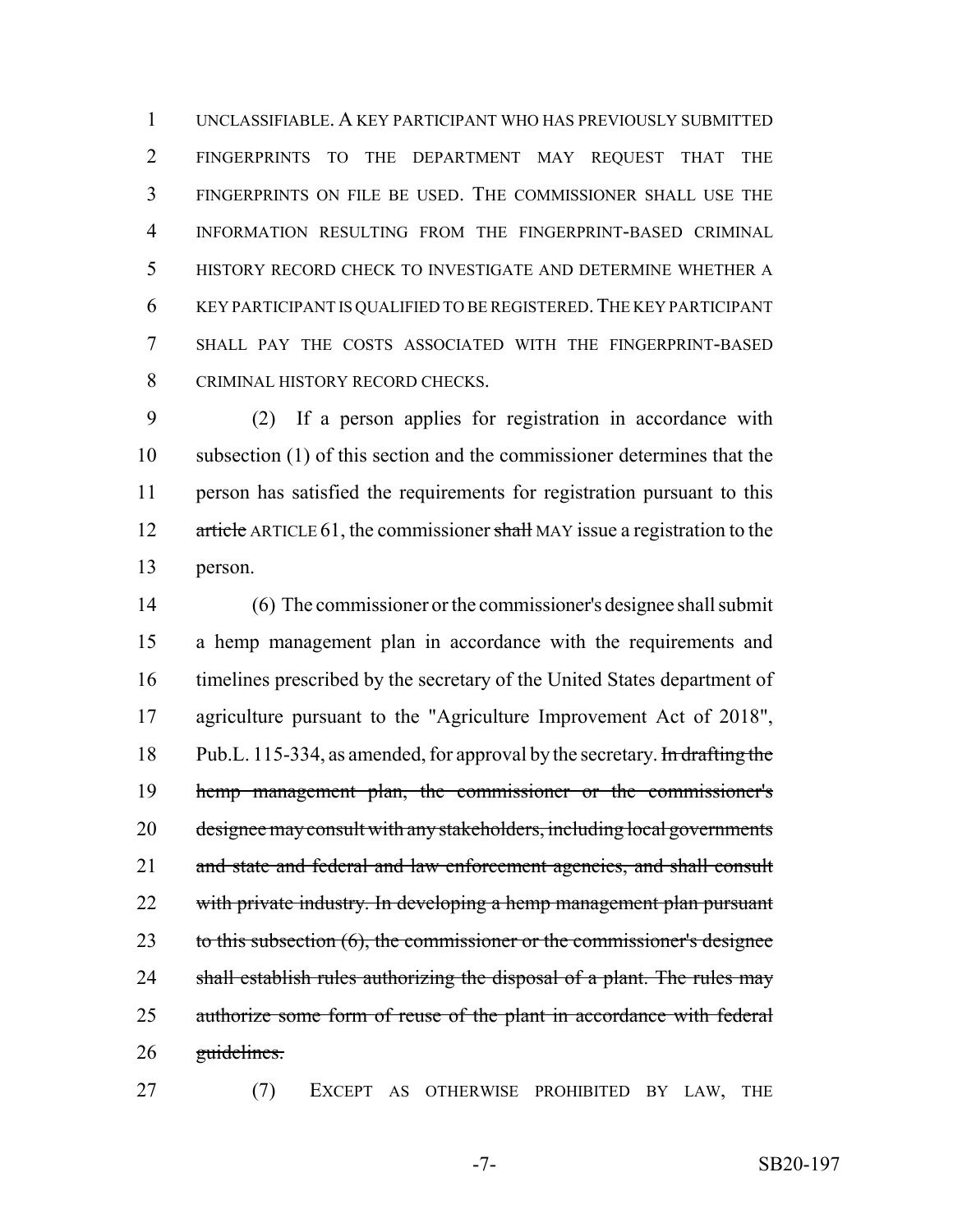1 COMMISSIONER MAY ESTABLISH SEPARATE REGISTRATION AND WAIVER 2 REQUIREMENTS FOR RESEARCH AND DEVELOPMENT CULTIVATION OF 3 INDUSTRIAL HEMP.

4 **SECTION 5.** In Colorado Revised Statutes, **repeal** 35-61-104.5 5 as follows:

6 **35-61-104.5. Research - certified seed program - fees.**  $7$  (1) (a) The department shall administer an industrial hemp grant research 8 program so that state institutions of higher education may conduct 9 research to develop or recreate strains of industrial hemp. The purpose of 10 the research may include growing industrial hemp to provide breeding 11 strains to aid Colorado's industrial hemp program and to create Colorado 12 strains of industrial hemp.

13 (b) Repealed.

14 (1.5) The department shall administer a certified seed program 15 that identifies seeds that produce industrial hemp. In accordance with all 16 federal and state laws and regulations, the department may import seeds 17 to develop the certified seed program.

18 (2) In addition to the fees collected pursuant to section 35-61-106 19 or pursuant to rules promulgated under section 35-61-104, the 20 commissioner may collect a fee, established by the committee, for each 21 registration for the purpose of funding industrial hemp research and 22 certification programs, including by making grants to institutions of 23 higher education as specified in subsection (1) of this section. The fees 24 collected shall be deposited in the industrial hemp research grant fund 25 created in section 35-61-106 (3). The department may solicit, apply for, 26 and accept money from other sources for the grant program.

27 **SECTION 6.** In Colorado Revised Statutes, 35-61-105, **amend**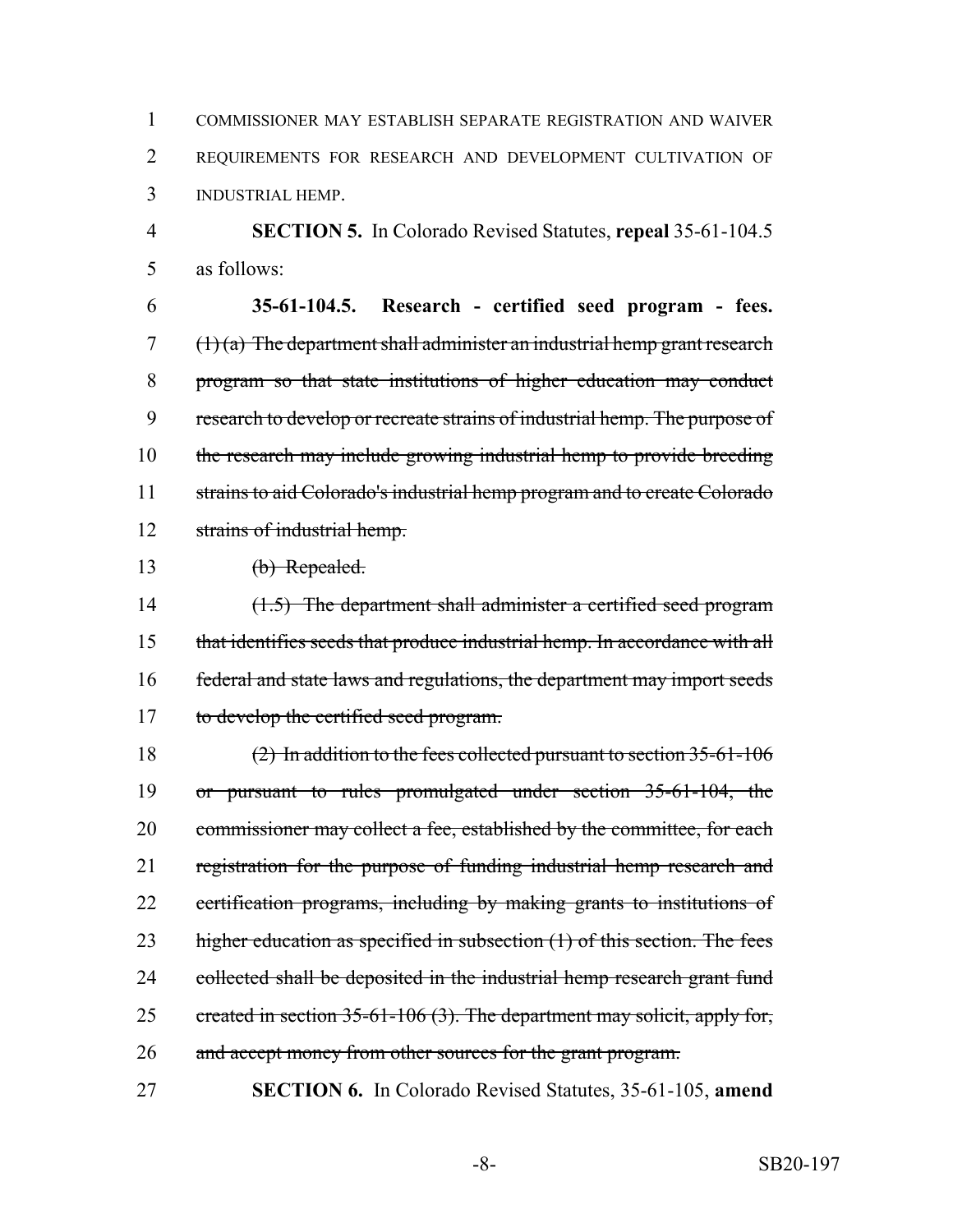(1) introductory portion and (2) as follows:

 **35-61-105. Report of growth and sales activities - verification of crop content - testing - waiver of concentration limits - rules.** (1) At least annually and more often as required by the commissioner, a person who obtains a registration under this article 61 to engage in industrial hemp cultivation for commercial purposes shall file with the department a report that includes the following information:

 (2) The commissioner, in consultation with the committee, shall 9 adopt rules to establish an inspection program to determine delta-9 tetrahydrocannabinol THC levels and ensure compliance with the limits 11 on delta-9 tetrahydrocannabinol THC concentration. The commissioner 12 shall determine the delta-9 tetrahydrocannabinol THC concentration by measuring the combined concentration of delta-9 tetrahydrocannabinol 14 and its precursor, delta-9 tetrahydrocannabinolic acid. The rules shall MUST also establish a process by which a registrant may apply to the 16 commissioner for a waiver from the delta-9 tetrahydrocannabinol THC 17 concentration limits under circumstances specified in the rules ABOVE THE ACCEPTABLE HEMP THC LIMIT.

 **SECTION 7.** In Colorado Revised Statutes, **amend** 35-61-105.5 as follows:

 **35-61-105.5. Authorized samplers - lot sampling - testing laboratories.** (1) If a person registered pursuant to this article 61 wants a licensed retail marijuana testing facility to perform testing on the 24 industrial hemp that the registrant is cultivating, that person shall use a 25 radio frequency identification-based inventory tracking system approved 26 by the commissioner for a sample of the registrant's industrial hemp crop. 27 The commissioner shall only approve an inventory tracking system if that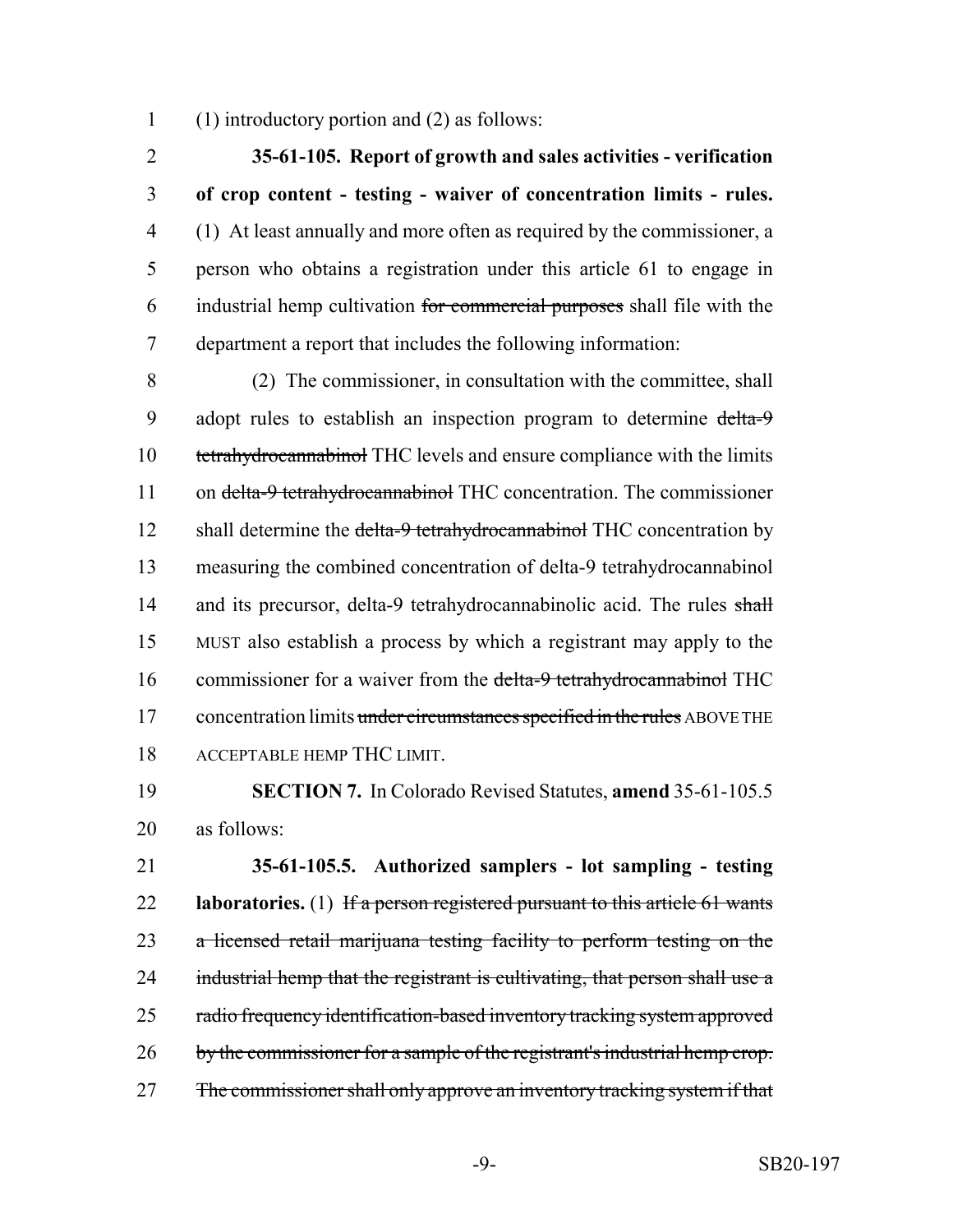system is compatible with the state licensing authority's seed-to-sale 2 tracking system required pursuant to section  $44-10-202(1)(a)$ . A licensed retail testing facility shall provide the test results to the registrant and the commissioner. All test results are considered confidential business information. This section does not prevent the use of the tracking system for other purposes THE COMMISSIONER SHALL ESTABLISH A REGISTRATION AND CERTIFICATION PROGRAM FOR AUTHORIZED SAMPLERS.

 (2) (a) THE COMMISSIONER SHALL DEVELOP HEMP SAMPLING AND TESTING PROCEDURES TO SAMPLE AND TEST ONE HUNDRED PERCENT OF THE HEMP LOTS PLANTED EACH YEAR. EACH REGISTERED LAND AREA, INCLUDING EACH LOT WITHIN A REGISTERED LAND AREA, MUST BE INSPECTED AND SAMPLED TO ENSURE COMPLIANCE WITH ALL REQUIREMENTS OF THIS ARTICLE 61 AND TO DETERMINE THE TOTAL THC CONTENT.

 (b) AN AUTHORIZED SAMPLER, OR EMPLOYEE OF THE DEPARTMENT, SHALL COLLECT SAMPLES OF FLOWER MATERIAL FROM ALL LOTS GROWN ON THE REGISTERED LAND AREA.

 (c) A REGISTRANT SHALL NOT HARVEST THE HEMP CROP PRIOR TO SAMPLES BEING COLLECTED.

20 (d) AN AUTHORIZED SAMPLER SHALL SUBMIT COLLECTED SAMPLES 21 TO A STATE CERTIFIED INDUSTRIAL HEMP TESTING LABORATORY.

 **SECTION 8.** In Colorado Revised Statutes, 35-61-106, **amend** 23 (2); and **repeal**  $(3)(a)$  as follows:

 **35-61-106. Industrial hemp registration program cash fund - industrial hemp research grant fund - fees.** (2) The commissioner shall collect a fee from persons applying for a registration pursuant to this article 61 based on a fee schedule determined by the commissioner. The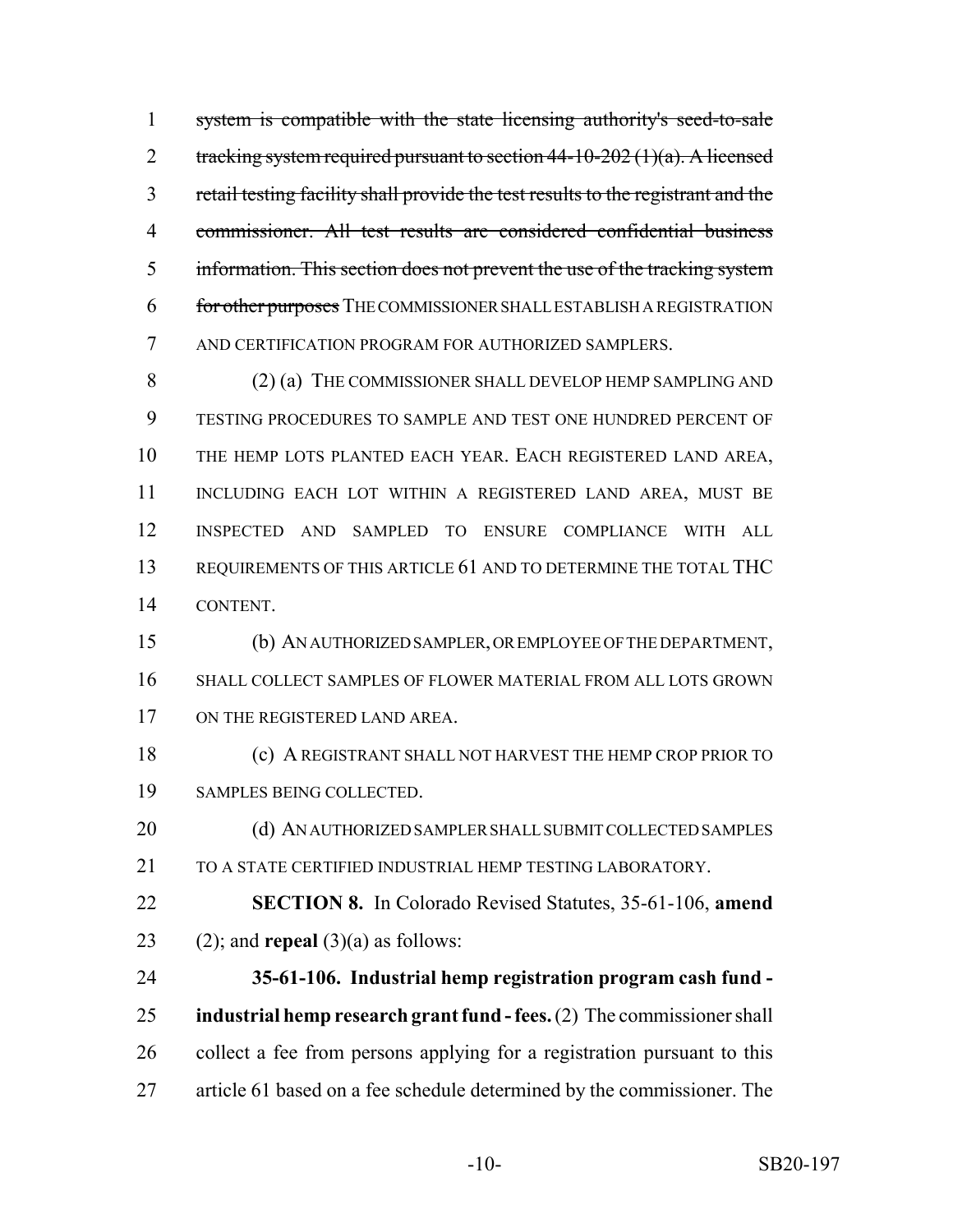commissioner shall set the fee schedule at a level sufficient to generate the amount of money necessary to cover the department's direct and indirect costs in implementing this article 61. THE COMMISSIONER SHALL ALSO COLLECT ANY FEES NECESSARY TO COVER THE COST OF INSPECTION AND COMPLIANCE SAMPLING AND TESTING. The commissioner shall transmit the fees collected pursuant to this section to the state treasurer for deposit in the fund.

 (3) There is hereby created in the state treasury the industrial hemp research grant fund. The fund consists of:

 (a) Fees collected by the commissioner pursuant to section 11  $35-61-104.5(2)$ ;

 **SECTION 9.** In Colorado Revised Statutes, 35-61-107, **amend** (5), (6), and (7) as follows:

 **35-61-107. Violations - penalties - denial of registration - application.** (5) The commissioner shall neither revoke nor suspend an institution of higher education's registration or a research-and-development registrant's registration when a sample of the registrant's industrial hemp tests higher than the limits established by rule of the commissioner if the crop is destroyed or utilized in a manner 20 approved of and verified by the commissioner CANNABIS PLANTS EXCEEDING THE ACCEPTABLE HEMP THC LEVEL MUST BE DISPOSED OF IN ACCORDANCE WITH RULES ESTABLISHED BY THE COMMISSIONER.

 (6) Notwithstanding any other provision of this article 61, for up to three years after the effective date of the suspension, revocation, or relinquishment of a registration, the commissioner may deny an application for registration if:

(a) The applicant OR ANY KEY PARTICIPANT is an individual who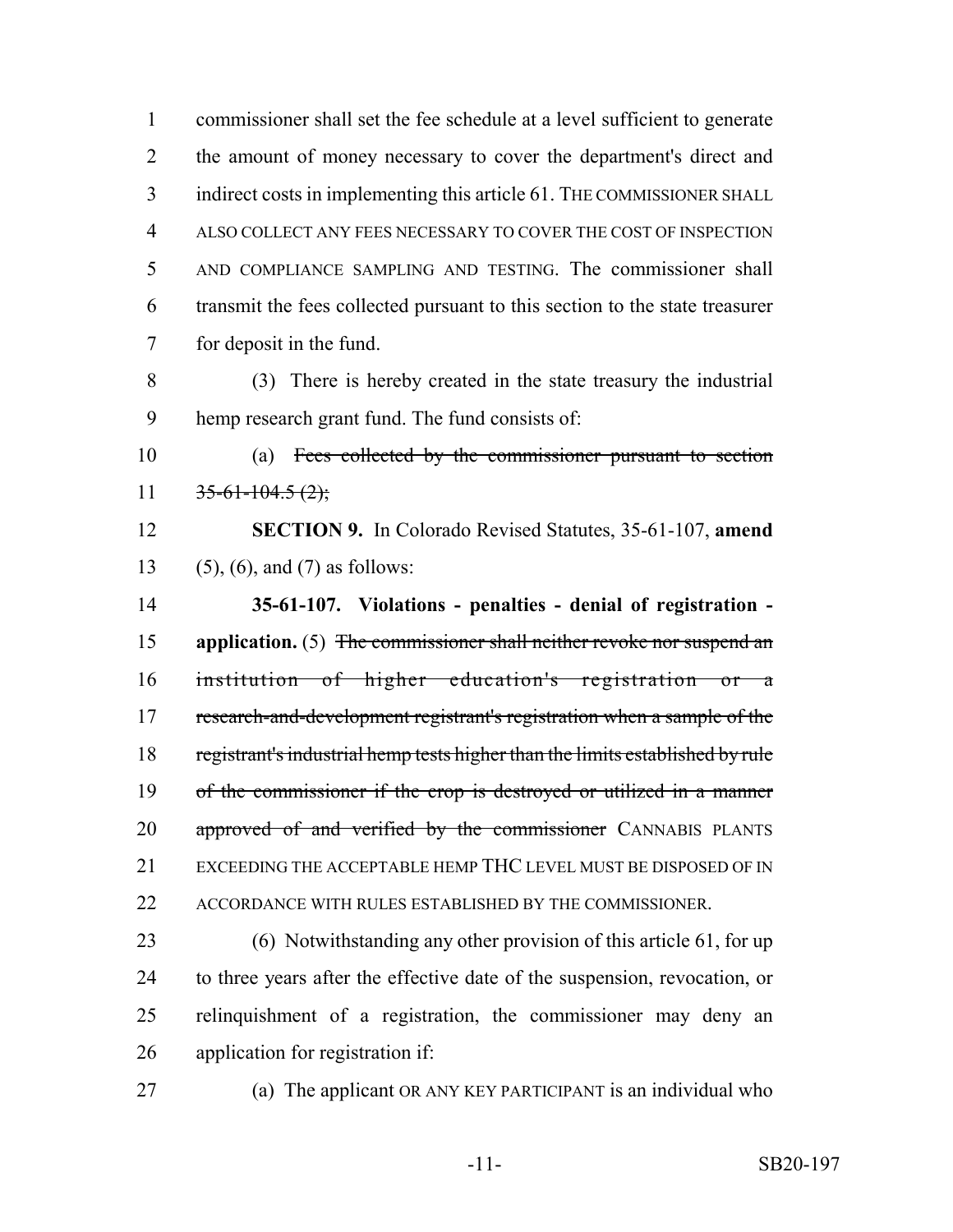was previously listed as participating in an entity pursuant to section 2 35-61-104 and that individual or entity was subjected to discipline under this article 61; or

 (b) The applicant OR ANY KEY PARTICIPANT is an entity that lists an individual as participating in the entity pursuant to section 35-61-104 and the individual was previously listed as a participating person OR KEY PARTICIPANT in an entity that was subjected to discipline under this article 61.

 (7) If a person's registration, INCLUDING ANY KEY PARTICIPANT TO THE REGISTRATION, is suspended, revoked, or voluntarily relinquished for a violation of this section, the commissioner may deny a new application for registration for that person for up to three years after the effective date of the suspension, revocation, or relinquishment.

 **SECTION 10.** In Colorado Revised Statutes, **add** 35-61-110, 35-61-111, 35-61-112, 35-61-113, and 35-61-114 as follows:

 **35-61-110. Record-keeping requirements.** (1) EACH REGISTRANT SHALL MAINTAIN RECORDS OF ALL HEMP PLANT LOTS ACQUIRED, PRODUCED, HANDLED, OR DISPOSED OF IN THE FORM AND MANNER DESIGNATED BY THE COMMISSIONER. THE PRODUCER SHALL 20 RETAIN THE RECORDS FOR THREE YEARS.

 (2) THE COMMISSIONER MAY REQUEST ALL REPORTS AND RECORDS REQUIRED AS PART OF REGISTRATION, INCLUDING CONFIDENTIAL DATA OR BUSINESS INFORMATION INCLUDING BUT NOT LIMITED TO INFORMATION CONSTITUTING TRADE SECRETS OR DISCLOSING A TRADE POSITION, FINANCIAL CONDITION, OR BUSINESS OPERATIONS. THE COMMISSIONER AFTER RECEIPT SHALL KEEP THE REPORTS AND RECORDS IN THE COMMISSIONER'S CUSTODY OR CONTROL. CONFIDENTIAL BUSINESS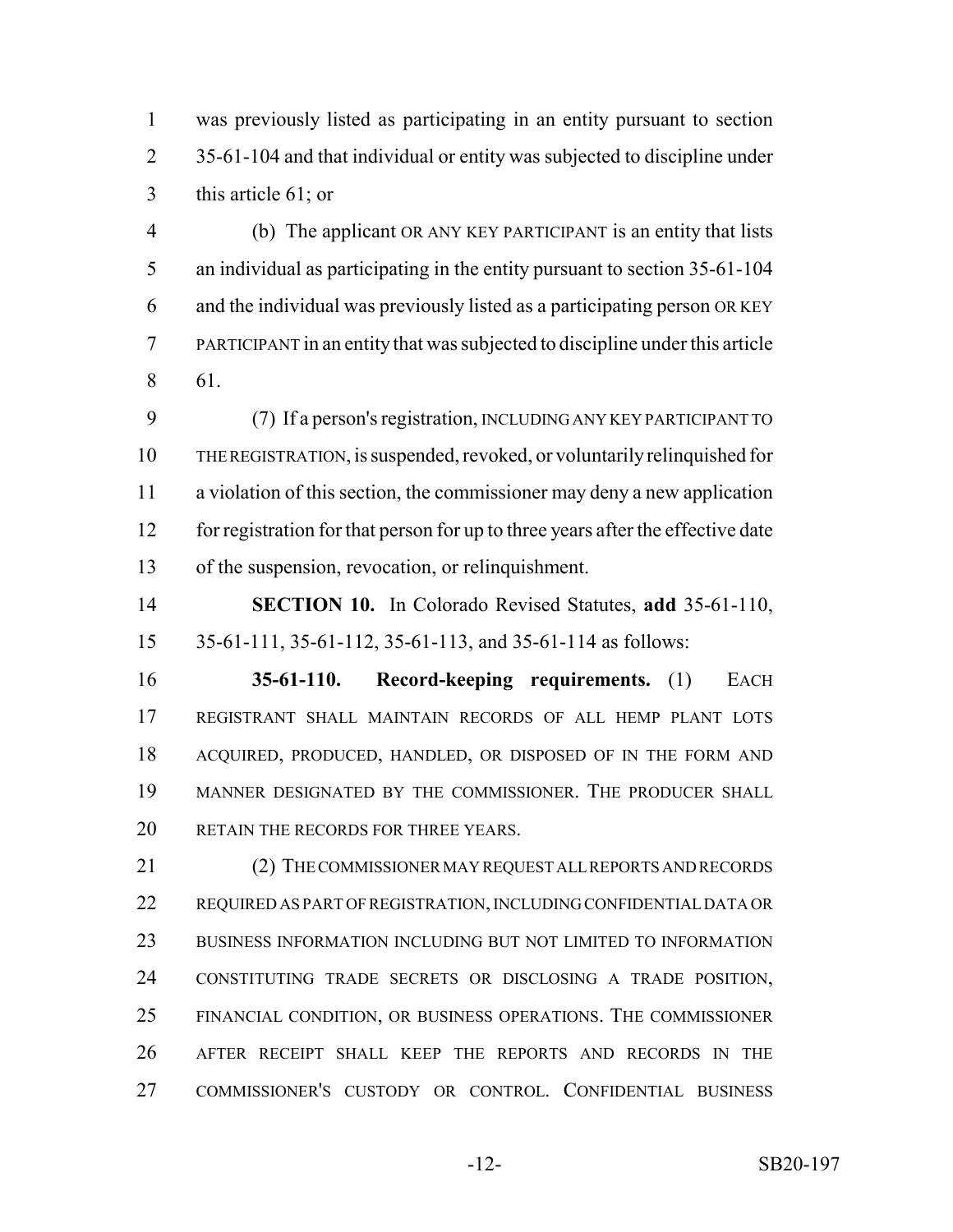INFORMATION MAY BE SHARED WITH APPLICABLE FEDERAL, STATE, OR 2 LOCAL LAW ENFORCEMENT IN COMPLIANCE WITH THIS ARTICLE 61.

 (3) (a) THE COMMISSIONER MAY DENY ACCESS TO PERSONAL INFORMATION ABOUT PERSONS INVOLVED WITH THE CULTIVATION OF INDUSTRIAL HEMP IF THE COMMISSIONER REASONABLY BELIEVES DISSEMINATION OF SUCH INFORMATION WILL CAUSE HARM TO SUCH PERSONS.

 (b) ON THE GROUNDS THAT DISCLOSURE WOULD BE CONTRARY TO THE PUBLIC INTEREST, THE COMMISSIONER MAY DENY ACCESS TO THE FOLLOWING:

 (I) SPECIFIC OPERATIONAL DETAILS OF INDUSTRIAL HEMP OPERATIONS THAT CONSTITUTE CONFIDENTIAL COMMERCIAL DATA PURSUANT TO SECTION 24-72-204.SUCH OPERATIONAL DETAILS INCLUDE:

 (A) OWNERSHIP, NUMBERS, FIELD LOCATIONS, AND MOVEMENTS OF CROPS;

(B) FINANCIAL INFORMATION;

**(C)** THE PURCHASE AND SALE OF CROPS;

 (D) ACCOUNT NUMBERS OR UNIQUE IDENTIFIERS ISSUED BY GOVERNMENT OR PRIVATE ENTITIES; AND

**(E) OPERATIONAL PROTOCOLS.** 

 (II) INFORMATION RELATED TO CONFIDENTIAL BUSINESS INFORMATION THAT:

**(A) WOULD IDENTIFY A PERSON OR FIELD LOCATION; OR** 

 (B) CONTAINS CONFIDENTIAL DATA, INCLUDING RECORDS OF ONGOING INVESTIGATIONS THAT PERTAIN TO INDUSTRIAL HEMP CULTIVATION; EXCEPT THAT RECORDS OF INVESTIGATIONS MUST NOT BE WITHHELD IF THE INVESTIGATION HAS CONCLUDED AND THE PERSON BEING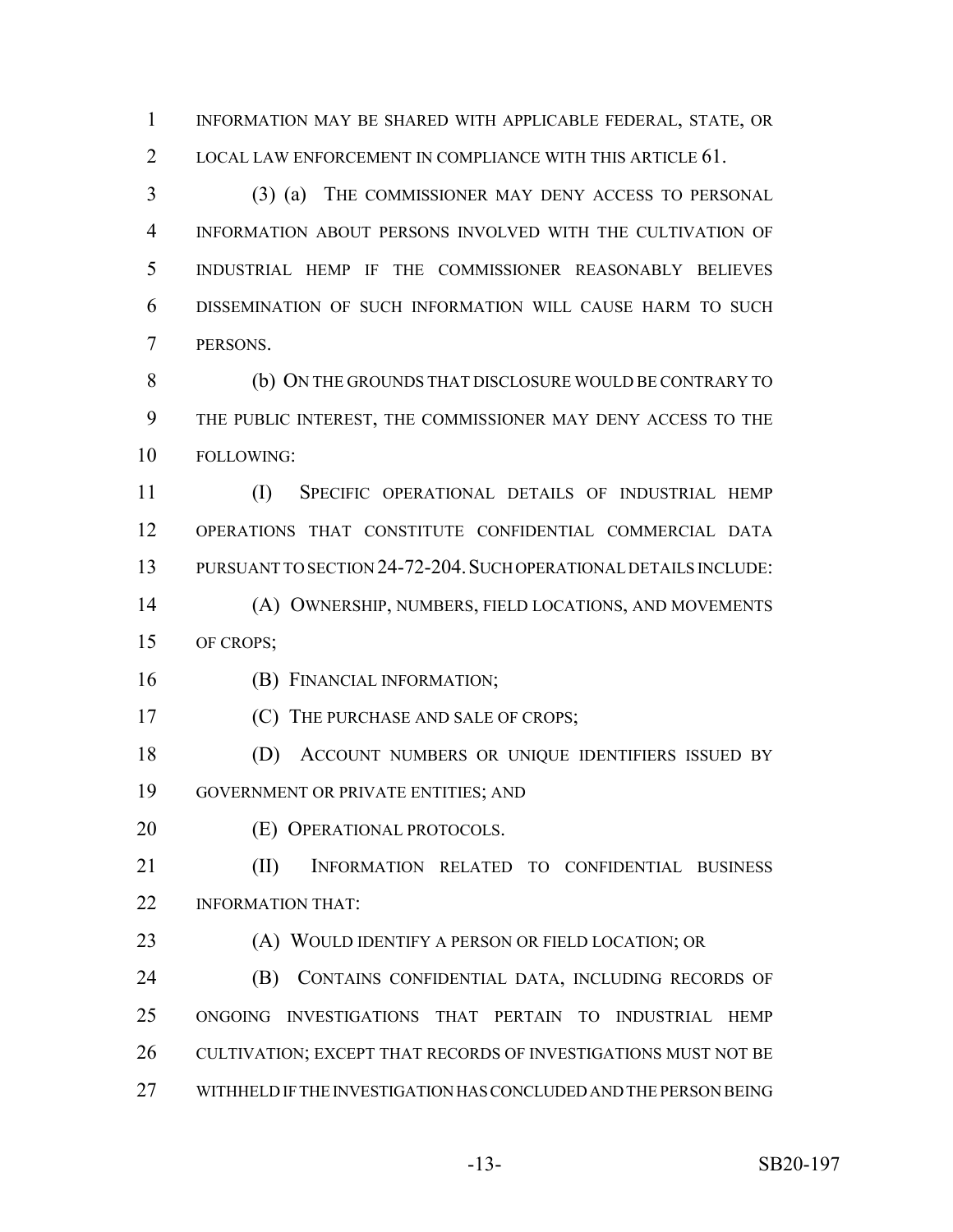INVESTIGATED IS FOUND BY THE COMMISSIONER TO HAVE VIOLATED ANY PROVISION OF THIS TITLE 61 THAT PERTAINS TO INDUSTRIAL HEMP.

 (4) IF THE COMMISSIONER DENIES ACCESS TO INFORMATION PURSUANT TO SUBSECTION (3)(a) OR (3)(b) OF THIS SECTION, THE COMMISSIONER SHALL REDACT THE CONFIDENTIAL INFORMATION AND MAKE THE REMAINING PORTIONS OF THE RECORD AVAILABLE FOR DISCLOSURE. IF THE COMMISSIONER IS UNABLE TO REDACT THE RECORD WITHIN THE TIME LIMITS ESTABLISHED IN SECTION 24-72-203(3), THE TIME LIMITS ARE WAIVED AND THE COMMISSIONER SHALL REDACT THE INFORMATION AND PROVIDE THE REDACTED RECORD AS SOON AS IS PRACTICABLE.

 (5) NOTHING IN THIS ARTICLE 61 AUTHORIZES THE COMMISSIONER TO OBTAIN INFORMATION NOT OTHERWISE PERMITTED BY LAW.

(6) NOTHING IN THIS ARTICLE 61:

 (a) PRECLUDES A PERSON IN INTEREST FROM ACCESSING HIS OR **HER OWN INFORMATION;** 

 (b) PREVENTS THE COMMISSIONER FROM RELEASING BIOLOGICAL INDUSTRIAL HEMP SAMPLES TO AN AUTHORIZED EXTERNAL ENTITY FOR SCIENTIFIC TESTING, SO LONG AS THE TESTING ENTITY AGREES TO 20 MAINTAIN THE CONFIDENTIALITY OF THE INFORMATION IT RECEIVES;

 (c) PREVENTS THE COMMISSIONER FROM DISCLOSING INFORMATION 22 THAT IS OTHERWISE PERMITTED OR REQUIRED TO BE DISCLOSED; OR

23 (d) APPLIES WHEN THE COMMISSIONER DETERMINES THAT DISCLOSURE OF INDUSTRIAL HEMP CULTIVATION INFORMATION IS NECESSARY TO PREVENT OR ADDRESS AN IMMEDIATE THREAT TO THE HEALTH AND SAFETY OF A PERSON OR ANIMAL.

(7) WHEN DISCLOSING INFORMATION PURSUANT TO SUBSECTION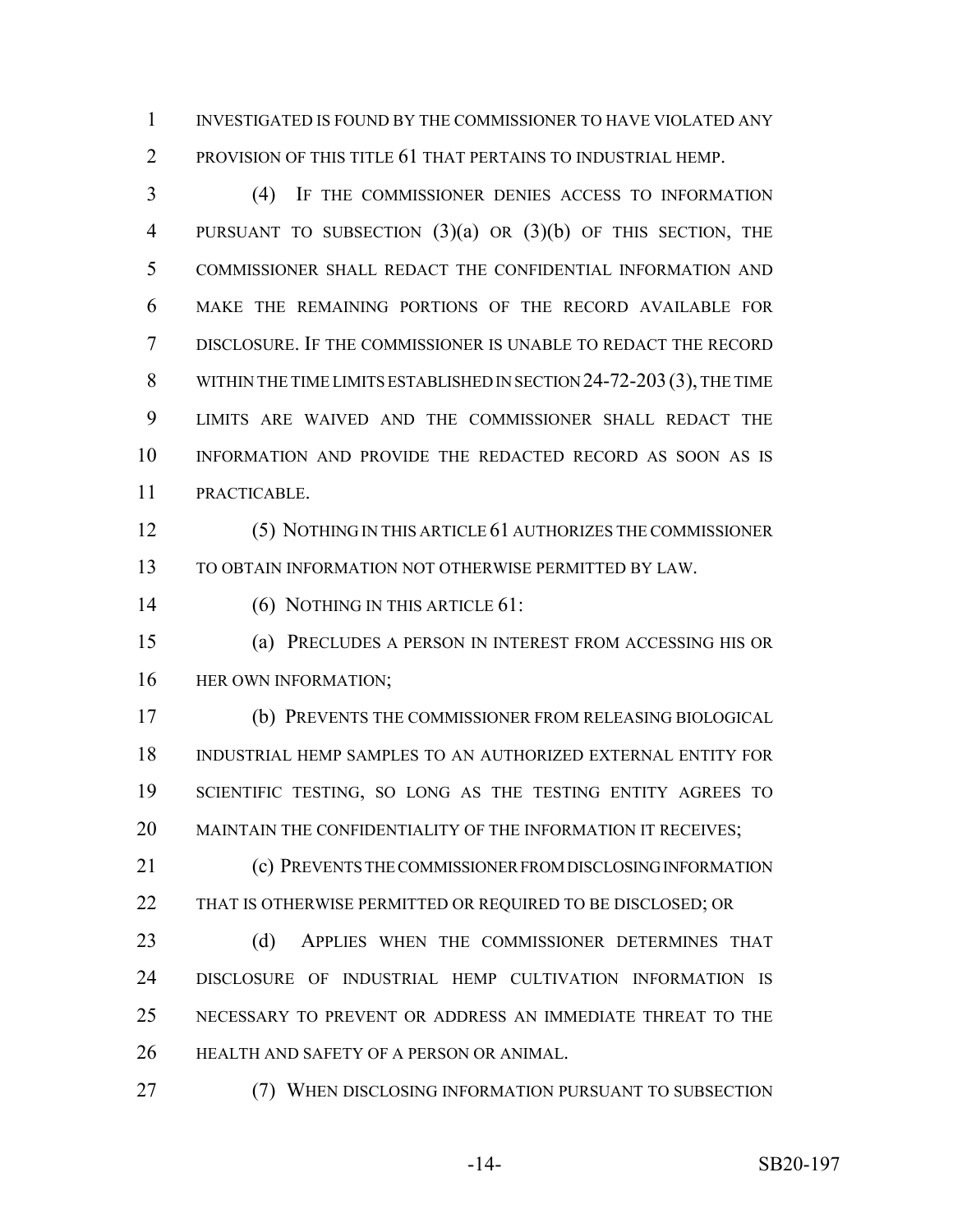(6)(d) OF THIS SECTION, THE COMMISSIONER SHALL RELEASE ONLY AS 2 MUCH INFORMATION AS IS NECESSARY TO ADDRESS THE SITUATION. **35-61-111. Unlawful acts.** (1) UNLESS OTHERWISE AUTHORIZED BY LAW, IT IS UNLAWFUL AND A VIOLATION OF THIS ARTICLE 61 FOR ANY PERSON TO: (a) CULTIVATE HEMP WITHOUT HAVING A VALID REGISTRATION FROM THE DEPARTMENT; (b) HARVEST THE INDUSTRIAL HEMP CROP IN EXCESS OF THE TIME ALLOWED BY THE COMMISSIONER AFTER SAMPLING BY AN AUTHORIZED SAMPLER; (c) REFUSE TO COMPLY WITH A CEASE-AND-DESIST ORDER ISSUED 12 PURSUANT TO SECTION 35-61-107; 13 (d) REFUSE OR FAIL TO COMPLY WITH THE PROVISIONS OF THIS ARTICLE 61; (e) MAKE FALSE, MISLEADING, DECEPTIVE, OR FRAUDULENT REPRESENTATIONS; (f) IMPERSONATE ANY STATE, COUNTY, CITY AND COUNTY, OR MUNICIPAL OFFICIAL OR INSPECTOR; OR (g) REFUSE OR FAIL TO COMPLY WITH ANY RULES ADOPTED BY THE COMMISSIONER PURSUANT TO THIS ARTICLE 61 OR TO ANY LAWFUL ORDER ISSUED BY THE COMMISSIONER. 22 (2) NOTWITHSTANDING ANY PROVISION OF LAW TO THE CONTRARY, NO PERSON IS SUBJECT TO CRIMINAL PROSECUTION FOR: (a) FAILURE TO PROVIDE A LEGAL DESCRIPTION OF THE LAND ON WHICH THE PRODUCER PRODUCES HEMP; (b) FAILURE TO OBTAIN A REGISTRATION PURSUANT TO THIS ARTICLE 61 FOR THE PRODUCTION OF INDUSTRIAL HEMP; OR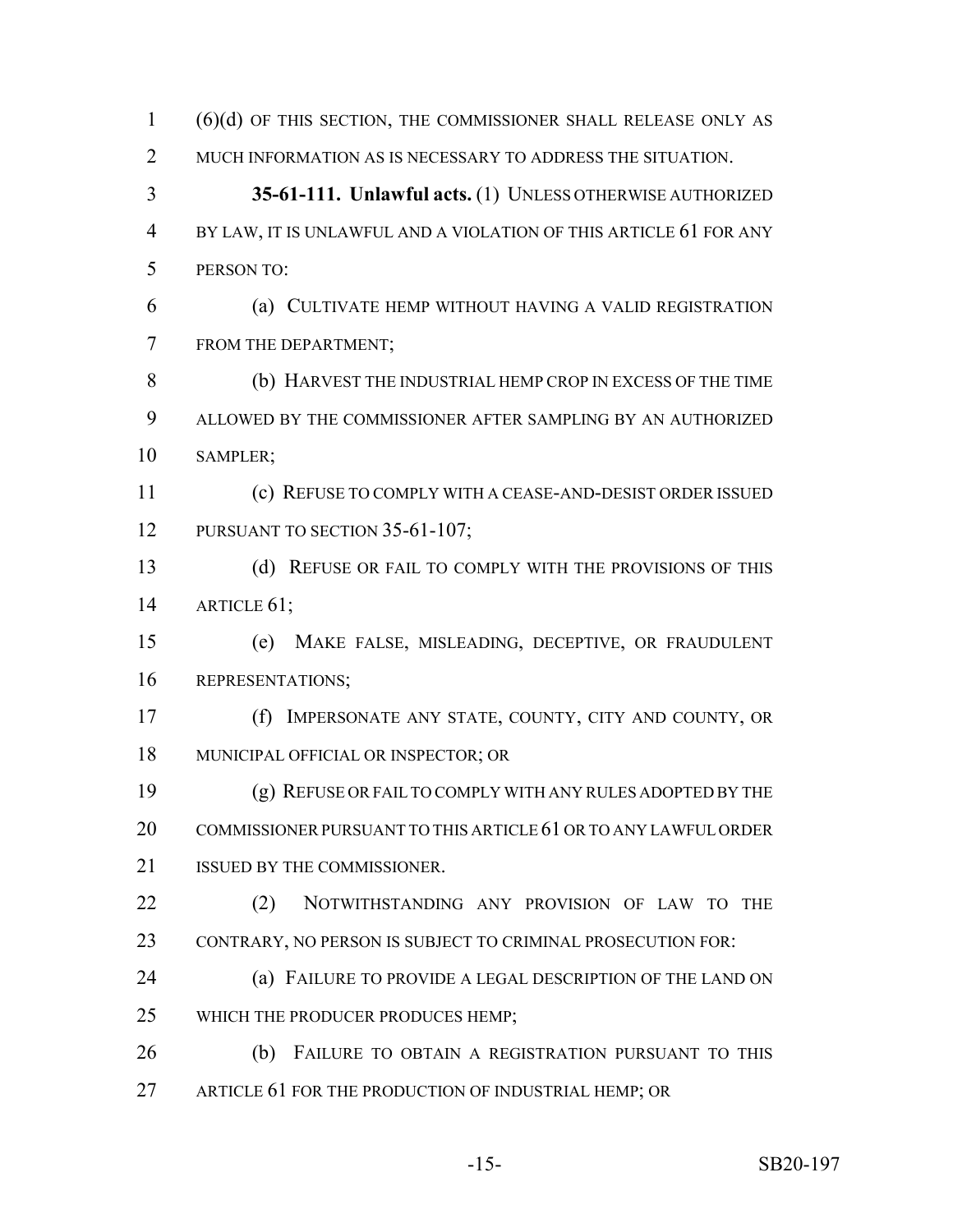(c) PRODUCING CANNABIS WITH A THC LEVEL ABOVE THREE-TENTHS OF A PERCENT BUT BELOW FIVE-TENTHS OF A PERCENT.

 **35-61-112. Civil penalties.** (1) (a) ANY PERSON WHO VIOLATES ANY PROVISION OF THIS ARTICLE 61 OR ANY RULE ADOPTED PURSUANT TO THIS ARTICLE 61 IS SUBJECT TO A CIVIL PENALTY, AS DETERMINED BY THE COMMISSIONER.

 (b) BEFORE IMPOSING ANY CIVIL PENALTY, THE COMMISSIONER SHALL CONSIDER THE SEVERITY OF THE VIOLATION, THE AMOUNT OF HARM CAUSED BY SUCH A VIOLATION, THE PRESENCE OR ABSENCE OF A PATTERN OF SIMILAR VIOLATIONS BY THE REGISTRANT, THE EFFECT OF THE PROPOSED PENALTY ON THE ABILITY OF THE REGISTRANT TO CONTINUE TO CONDUCT BUSINESS, AND ANY OTHER FACTORS DEEMED TO BE RELEVANT. (c) THE MAXIMUM PENALTY IMPOSED BY THE COMMISSIONER MUST

NOT EXCEED TWO THOUSAND DOLLARS PER VIOLATION PER DAY.

 (2) THE COMMISSIONER SHALL NOT IMPOSE ANY PENALTY UNLESS THE PERSON CHARGED IS GIVEN NOTICE AND AN OPPORTUNITY FOR A 17 HEARING PURSUANT TO ARTICLE 4 OF TITLE 24.

 **35-61-113. Powers and duties of commissioner - rules.** (1) THE COMMISSIONER MAY ADMINISTER AND ENFORCE THE PROVISIONS OF THIS ARTICLE 61 AND ANY RULES ADOPTED PURSUANT THERETO.

21 (2) THE COMMISSIONER MAY ADOPT ALL REASONABLE RULES FOR THE ADMINISTRATION AND ENFORCEMENT OF THIS ARTICLE 61, INCLUDING BUT NOT LIMITED TO:

(a) MINIMUM STANDARDS OF THE ACCEPTABLE HEMP THC LEVEL;

 (b) MAINTENANCE OF RECORDS CONCERNING ALL HEMP PLANT LOTS ACQUIRED, PRODUCED, HANDLED, OR DISPOSED OF; AND

(c) ESTABLISHMENT OF QUALIFICATIONS FOR AUTHORIZED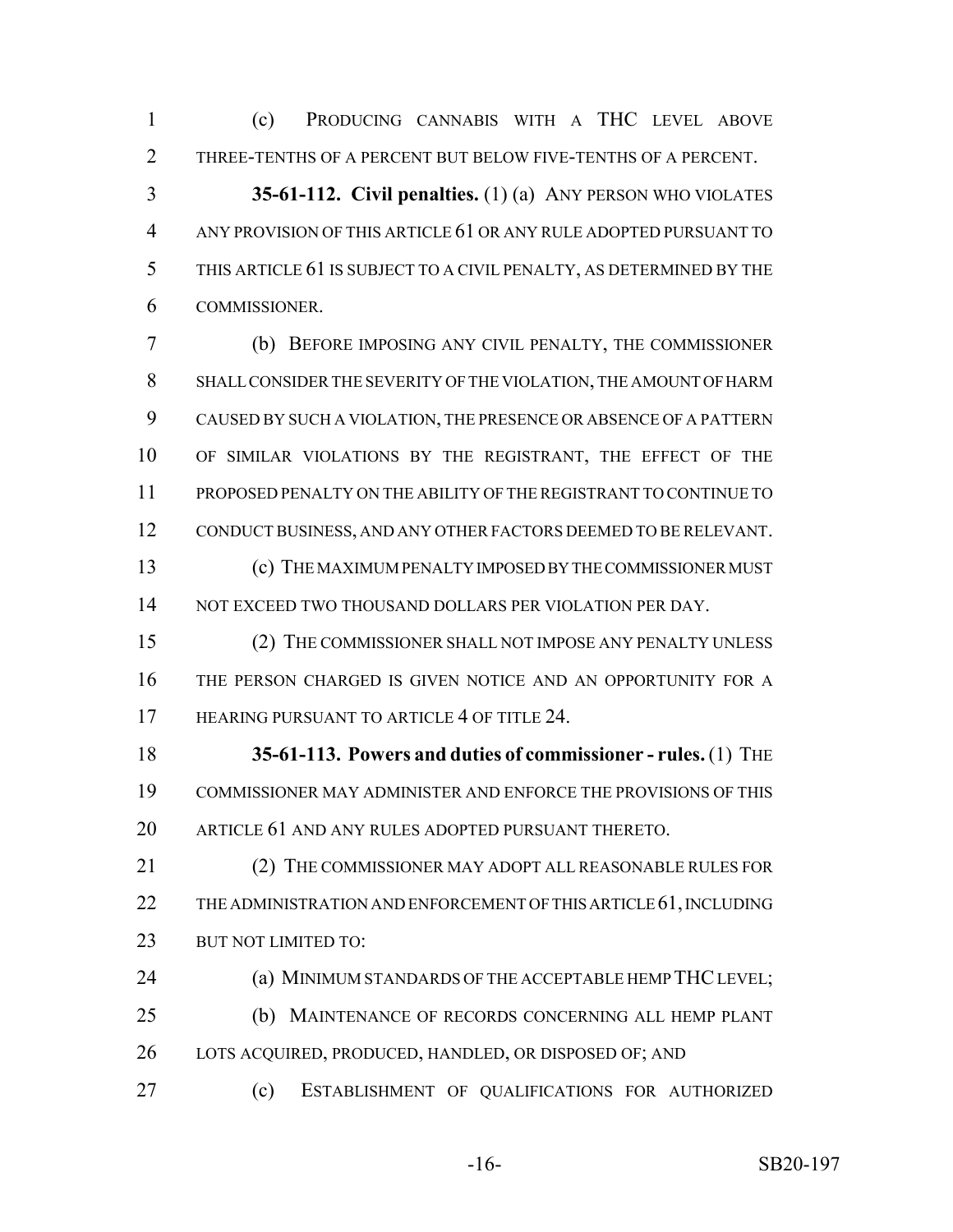SAMPLERS.

 (3) THE COMMISSIONER MAY ESTABLISH THE ANNUAL DATE OR DATES ON WHICH REGISTRATIONS ISSUED PURSUANT TO THIS ARTICLE 61 EXPIRE.

 (4) THE COMMISSIONER MAY ENTER INTO COOPERATIVE AGREEMENTS WITH ANY AGENCY OR POLITICAL SUBDIVISION OF THIS STATE OR WITH ANY AGENCY OF THE UNITED STATES GOVERNMENT FOR 8 THE PURPOSE OF CARRYING OUT THE PROVISIONS OF THIS ARTICLE 61, RECEIVING GRANTS-IN-AID, AND SECURING UNIFORMITY OF RULES.

10 (5) THE POWERS AND DUTIES VESTED IN THE COMMISSIONER BY THIS ARTICLE 61 MAY BE DELEGATED TO QUALIFIED EMPLOYEES OF THE DEPARTMENT.

 **35-61-114. Inspections - investigations - access - subpoenas.** (1) THE COMMISSIONER, UPON HIS OR HER OWN MOTION OR UPON THE COMPLAINT OF ANY PERSON, MAY MAKE ANY INVESTIGATIONS NECESSARY TO ENSURE COMPLIANCE WITH THIS ARTICLE 61.

 (2) COMPLAINTS OF RECORD AND THE RESULTS OF THE INVESTIGATIONS MAY, IN THE DISCRETION OF THE COMMISSIONER, BE CLOSED TO PUBLIC INSPECTION, EXCEPT TO THE PERSON IN INTEREST, AS DEFINED IN SECTION 24-72-202 (4).

 (3) AT ANY REASONABLE TIME DURING REGULAR BUSINESS HOURS, THE COMMISSIONER MUST BE PROVIDED FREE AND UNIMPEDED ACCESS UPON CONSENT OR UPON OBTAINING AN ADMINISTRATIVE SEARCH WARRANT TO:

 (a) THOSE PORTIONS OF ALL BUILDINGS, FIELDS, AND OTHER AREAS IN WHICH ANY INDUSTRIAL HEMP LOTS ARE HANDLED FOR THE PURPOSE OF CARRYING OUT ANY PROVISION OF THIS ARTICLE 61 OR ANY RULE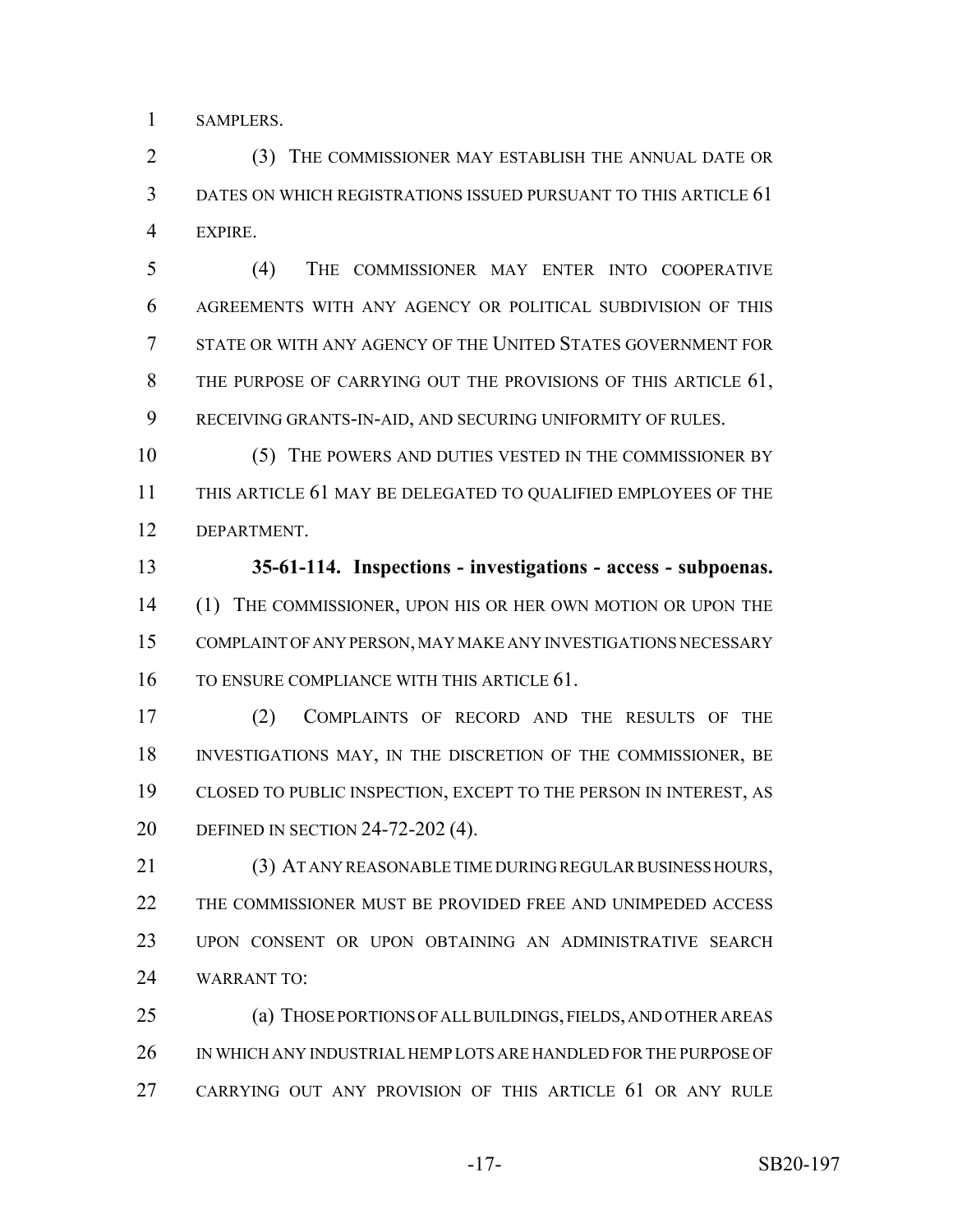PROMULGATED PURSUANT TO THIS ARTICLE 61; AND

 (b) ALL RECORDS REQUIRED TO BE KEPT, AND THE COMMISSIONER MAY MAKE COPIES OF SUCH RECORDS FOR THE PURPOSE OF CARRYING OUT ANY PROVISION OF THIS ARTICLE 61 OR ANY RULE PROMULGATED PURSUANT TO THIS ARTICLE 61.

 (4) (a) WHENEVER THE COMMISSIONER HAS REASONABLE CAUSE TO BELIEVE A VIOLATION OF ANY PROVISION OF THIS ARTICLE 61 OR ANY RULE MADE PURSUANT TO THIS ARTICLE 61 HAS OCCURRED AND IMMEDIATE ENFORCEMENT IS DEEMED NECESSARY, THE COMMISSIONER MAY ISSUE A CEASE-AND-DESIST ORDER, WHICH MAY REQUIRE ANY PERSON TO CEASE VIOLATING ANY PROVISION OF THIS ARTICLE 61 OR ANY RULE MADE PURSUANT TO THIS ARTICLE 61. THE CEASE-AND-DESIST ORDER MUST SET FORTH THE PROVISION ALLEGED TO HAVE BEEN VIOLATED, THE FACTS ALLEGED TO HAVE CONSTITUTED THE VIOLATION, AND THE REQUIREMENT THAT THE ACTIONS BE CEASED FORTHWITH.

 (b) IF ANY PERSON FAILS TO COMPLY WITH A CEASE-AND-DESIST ORDER WITHIN TWENTY-FOUR HOURS AFTER RECEIPT OF THE ORDER, THE COMMISSIONER MAY BRING A SUIT FOR A TEMPORARY RESTRAINING ORDER OR INJUNCTIVE RELIEF TO PREVENT ANY FURTHER OR CONTINUED VIOLATION OF SUCH ORDER.

 (5) THE COMMISSIONER HAS FULL AUTHORITY TO ADMINISTER OATHS AND TAKE STATEMENTS; TO ISSUE ADMINISTRATIVE SUBPOENAS REQUIRING THE ATTENDANCE OF WITNESSES BEFORE THE COMMISSIONER 24 AND FOR THE PRODUCTION OF ALL BOOKS, MEMORANDA, PAPERS AND OTHER DOCUMENTS, ARTICLES, OR INSTRUMENTS; AND TO COMPEL THE DISCLOSURE BY SUCH WITNESSES OF ALL FACTS KNOWN TO THEM 27 RELATIVE TO THE MATTERS UNDER INVESTIGATION. UPON THE FAILURE OR